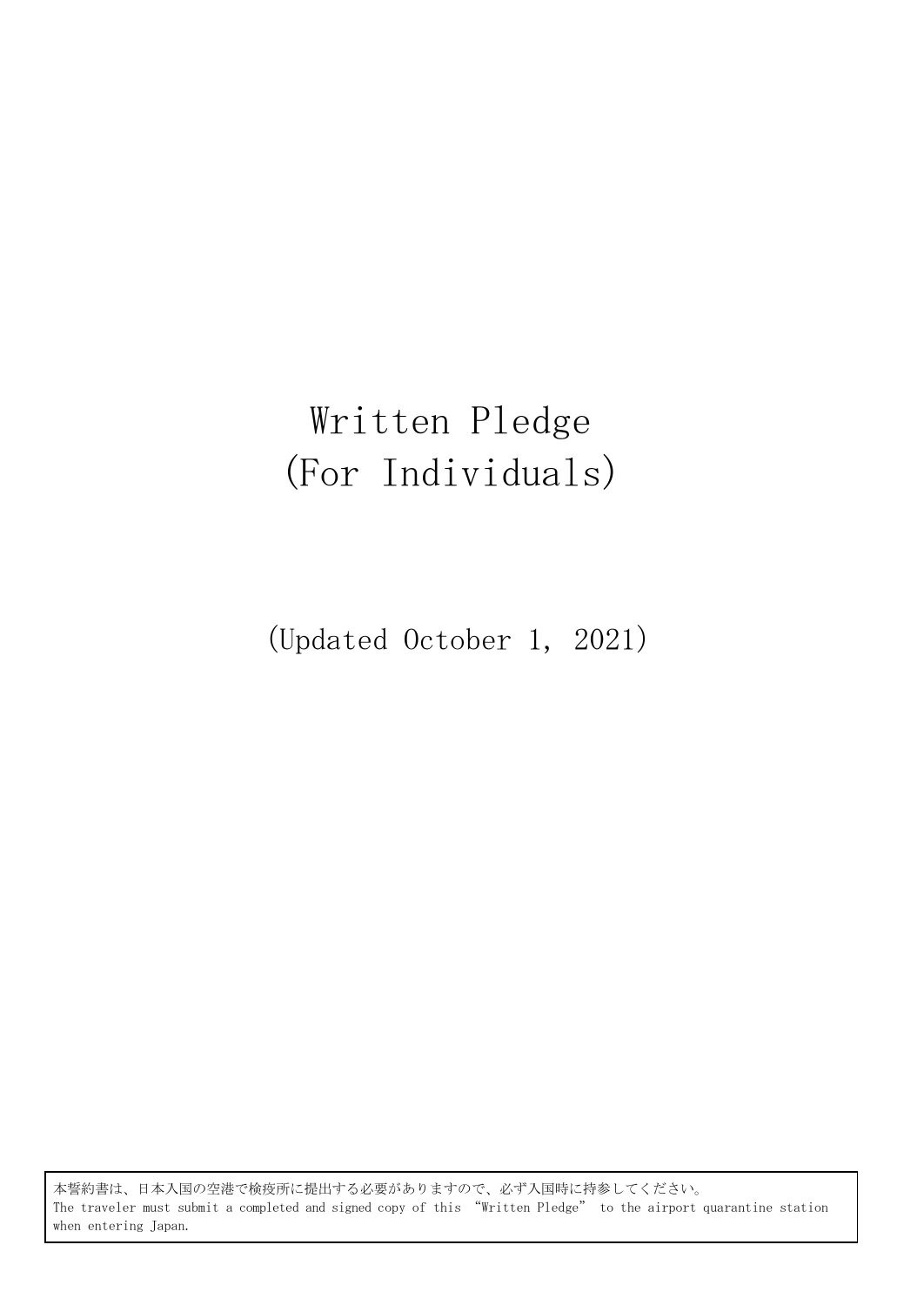To the

Minister of Health, Labour and Welfare

Minister of Justice

I,(Name) herebydeclare the "Pledged Items" in Item1belowat the time of return/re-entry/entry into Japan (hereinafter referred to as "entry"). I understand and consent to the following:

確認欄

- If I violate the Pledge, my name (name and nationality in the case of a foreign national) and information **that** could **contribute to the prevention of the spread of infection may be publicized by the Ministry of Health, Labour and Welfare and/or other relevant authorities and I may be subject to detention under the provisions of the Quarantine Act. In addition, if I am a foreign national, I understand and accept that I may be subject to revocation of status of residence and deportation etc. (hereinafter referred to as "procedures for revocation of residence status, etc.") under the provisions of the Immigration Control and Refugee Recognition Act in case of the violation.**
- **If it is confirmed that I have acted in a way suspected of violating the Pledge, the local government or relevant authority may provide information (including personal information) concerning the said act to the Ministry of Health, Labour and Welfare, and in the case of foreign nationals, to the Immigration Services Agency of Japan and/or other relevant authorities;**
- **The Ministry of Health, Labour and Welfare may in some cases designate the accommodation facilities referred to in Pledge Item (1)(d);**
- **Information on the use of the export sales stores (tax-free shops) within 14 days after entering Japan (hereinafter referred to as "information on the use of tax-free shops") can be provided to the Ministry of Health, Labour and Welfare by the relevant export sales stores and the National Tax Agency; and if necessary, information on the use of tax-free shops, can be provided by the Ministry of Health, Labour and Welfare to the Immigration Services Agency of Japan and local public health offices in order to contribute to investigations (proactive epidemiological investigations based on Article 15 of the Act on Prevention of Infectious Diseases and Medical Care for Patients with Infectious Diseases; the same definition applies hereinafter) and procedures for revocation of residence status, etc.**
- **For personal identification, location information, images, voice recordings, etc., may be collected by the apps indicated in Pledge Items (1)(e) and (1)(f) below, and the said information may be provided to the Ministry of Health, Labour and Welfare, and in the case of foreign nationals, to the Immigration Services Agency of Japan and/or other relevant authorities**.

1. I pledge the following (Pledged Items):

- (a) The certificate (or copy thereof) I submitted to the airport quarantine officer or immigration officer showing that the results of my COVID-19 test, taken less than 72 hours prior to my flight and certified by the local medical institution or relevant body, certifies that the test result was "negative," and there are no misrepresentations therein.
- (b) The copy of the vaccination certificate I submitted to the airport quarantine officer, there are no misrepresentations therein. In addition, in case I report the negative result of voluntarily test after 10days from the date of entry into Japan to the Ministry of Health, Labor and Welfare (Health Monitoring Center for Overseas Entrants), there are no misrepresentations therein.
- (c) Depending on the country/countries and/or region(s) where I have been prior to entering Japan, I may be required to stay at an accommodation facility designated by the quarantine station for a specified number of days.
- (d) **For 14 days(In case of (b), if the negative result of voluntary test after 10days from the date of entry into Japan is reported to the Ministry of Health, Labor and Welfare, the period is until then. The same applies hereafter. )after entering Japan: (1) I will stay at the location of my home or the accommodations listed in Pledge Item 2 below, or accommodations designated by the quarantine station. If I must relocate due to unavoidable circumstances, I will consult with the local public health office or health authority** with **jurisdiction over my area and the Health Monitoring Center for Overseas Entrants (HCO) prior to changing location. (2) I will not have direct contact with anyone I**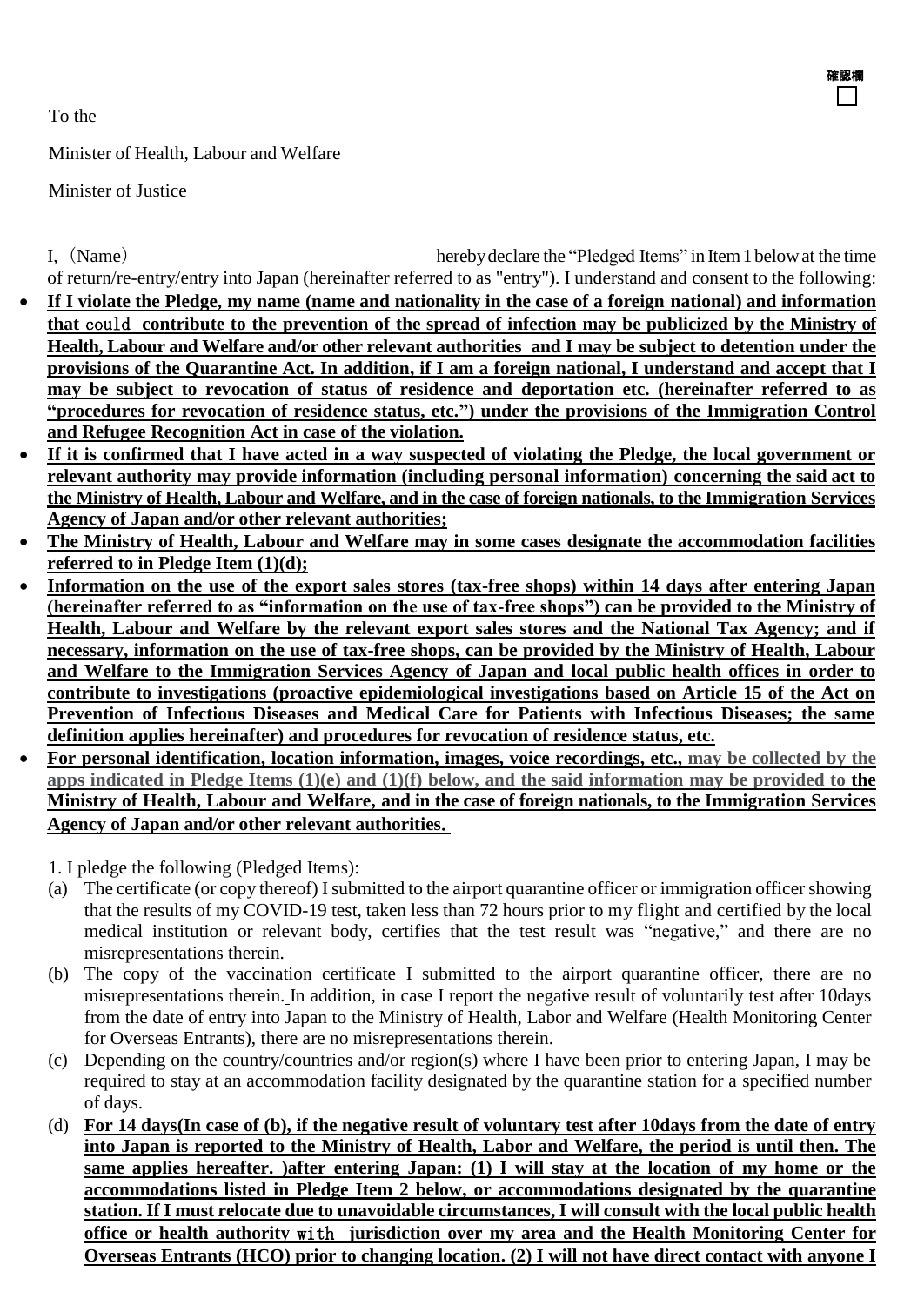**do not live with. (3) I will not use public transportation (trains, buses, cabs/taxies, domestic flights, etc.).**

- (e) **At the time of entry into Japan, I will install a smartphone application (app) designated by the Ministry of Health, Labour and Welfare on my smartphone, and every day for 14 days after entering Japan, I will report my health condition to the local public health offices and HCO via the app or via the e-mail address listed in Pledge Item 2.**
- (f) **At the time of entry into Japan, I will install an app designated by the Ministry of Health, Labour and Welfare on my smartphone, I will register my quarantine location, and every day for 14 days after entering Japan, I will send my location information**, **and when I receive a notification from the HCO via the app designated by the Ministry of Health, Labour and Welfare I will answer with the smartphone's camera turned on. I will also begin retaining my location information through my smartphone's map application function, and retain the information for 14 days after entering Japan.**  In addition, I will send my location information to the HCO upon request. **Also, if I agree to install a COVID-19 Contact-Confirming App designated by the Ministry of Health, Labour and Welfare on my smartphone, aI will ensure that the app remains active for 14 days after entering Japan.**
- (g) **At the time of entry into Japan, if my smartphone is not compatible with these apps specified in (e) and (f), or if I do not have a smartphone, I will rent a smartphone at my own expense in the airport quarantine area and carry it with me at all times.**
- (h) **I will respond in good faith to communications and inquiries from the Ministry of Health, Labour and Welfare, the Immigration Services Agency of Japan, and/or other relevant authorities regarding compliance with this Pledge. I understand that not responding without justifiable reason, refusing or hindering investigations, or making a false report, etc., may be a violation of the Pledge.**
- (i) If I develop any symptoms within 14 days after entering Japan, I will immediately telephone the COVID-19 call center that serves the region where my home or accommodations are located as published by the prefecture, tell them where I have been, and go to a designatedmedical institution for a medical examination. In addition, **I will follow any instructions from the local public health office or relevant authority**.
- (j) If I am tested positive after entering Japan and the onset date is within 14 days of entry, I will cooperate with investigations by promptly presenting my passport number and the location information saved on my smartphone or other device after entering Japan to the local public health office or relevant authority with jurisdiction over my region (as for the passport number, besides the local public health office, also to the medical institution conducting the medical examination). Also, for the purpose of investigations, I agree that the local public health office may view my passport number, name, gender, date of birth, etc., kept by the Ministry of Health, Labour and Welfare. In addition, **if I receive instructions from the local local public health office or related institutions, including instructions from a medical facility, I will follow them.**
- (k) **I will take these following actions to prevent the spread of infection: (1) Wear a mask, (2) Wash my hands thoroughly, (3) Avoid closed spaces, crowded spaces, and closecontact settings (the "three Cs").**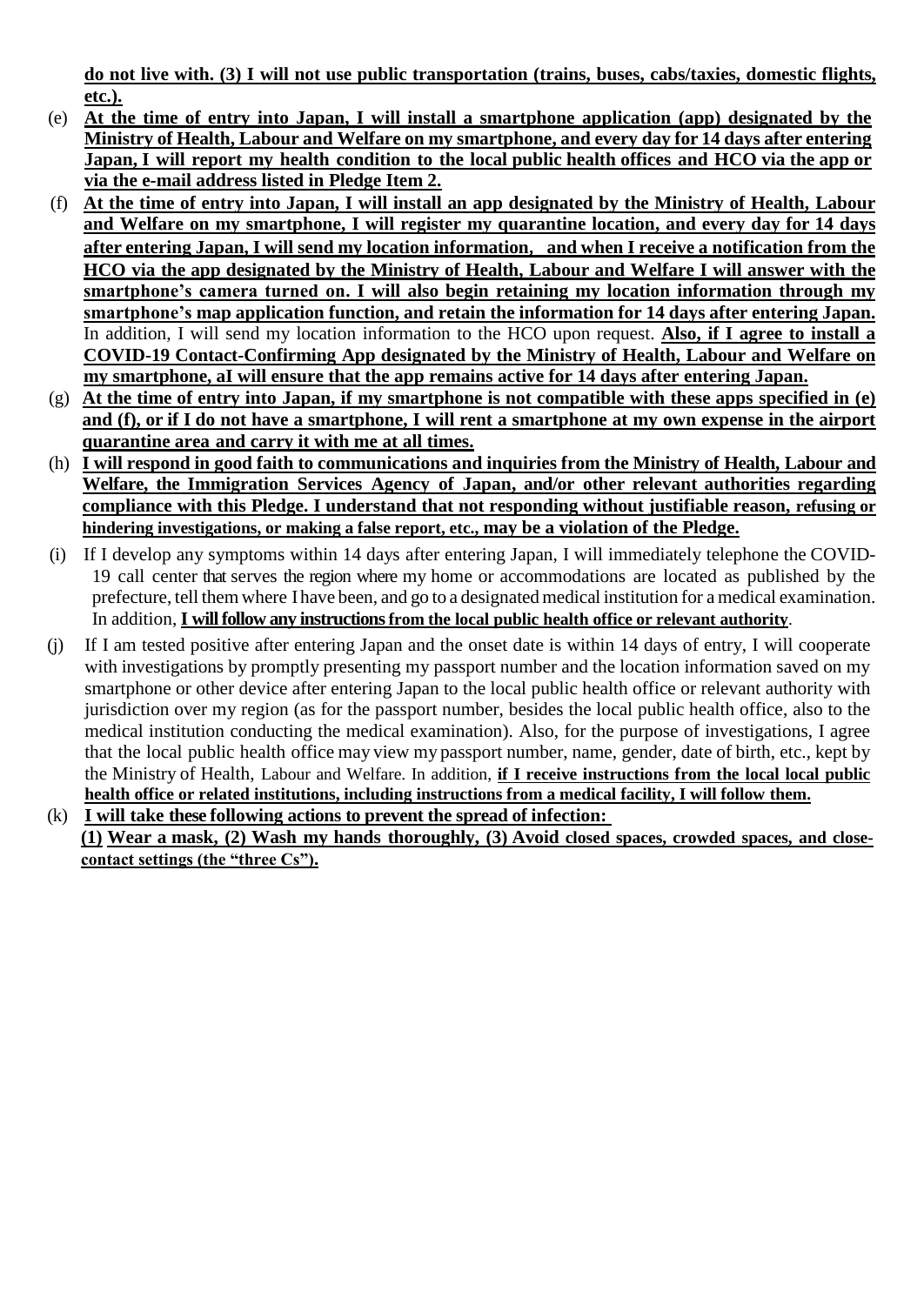#### 2. Personal information of the traveler.

| Name (write in alphabet)                                    |  | Age                                                                                                                                                                                                                                                                                       | Nationality          |  | Country/countries/region(s)<br>where you have been during<br>14 days prior to entering<br>Japan                                                                                                                 |
|-------------------------------------------------------------|--|-------------------------------------------------------------------------------------------------------------------------------------------------------------------------------------------------------------------------------------------------------------------------------------------|----------------------|--|-----------------------------------------------------------------------------------------------------------------------------------------------------------------------------------------------------------------|
| Name of legal representative<br>(If the pledger is a minor) |  | Address (of the quarantine location for 14 days<br>after entering Japan.)<br>Please enter the complete address accurately, including<br>street address, building or apartment name, unit or<br>number (if staying at home) and building name (if<br>staying at accommodation facilities). |                      |  | Transportation from airport<br>to quarantine location                                                                                                                                                           |
|                                                             |  |                                                                                                                                                                                                                                                                                           |                      |  | Check the appropriate box below.<br>$\Box$ Your car or a private car offered by<br>your company<br>$\Box$ Rental car<br>$\Box$ Hired car<br>$\Box$ Private train/bus for the travelers:<br>€<br>$\Box$ Others:( |
| Passport number                                             |  | Mobile phone number available in Japan *<br>(The pledger must be available at this number for 14<br>days)                                                                                                                                                                                 |                      |  |                                                                                                                                                                                                                 |
| E-mail*                                                     |  |                                                                                                                                                                                                                                                                                           |                      |  | Emergency contact telephone number                                                                                                                                                                              |
|                                                             |  |                                                                                                                                                                                                                                                                                           | $^{\textregistered}$ |  |                                                                                                                                                                                                                 |

\***The e-mail address and smartphone number will be used for contact from the Health Monitoring Center for OverseasEntrants (HCO).** They must **be operable in Japan**. They **must also be identical to information provided** to the Japanese quarantine officer in the questionnaire completed upon entry.

#### **\*Even if you are with your family or a group, include one e-mail address for each person.**

If you are 12 years old or younger and do not have your own e-mail address, you may include your parent or guardian's e-mail address.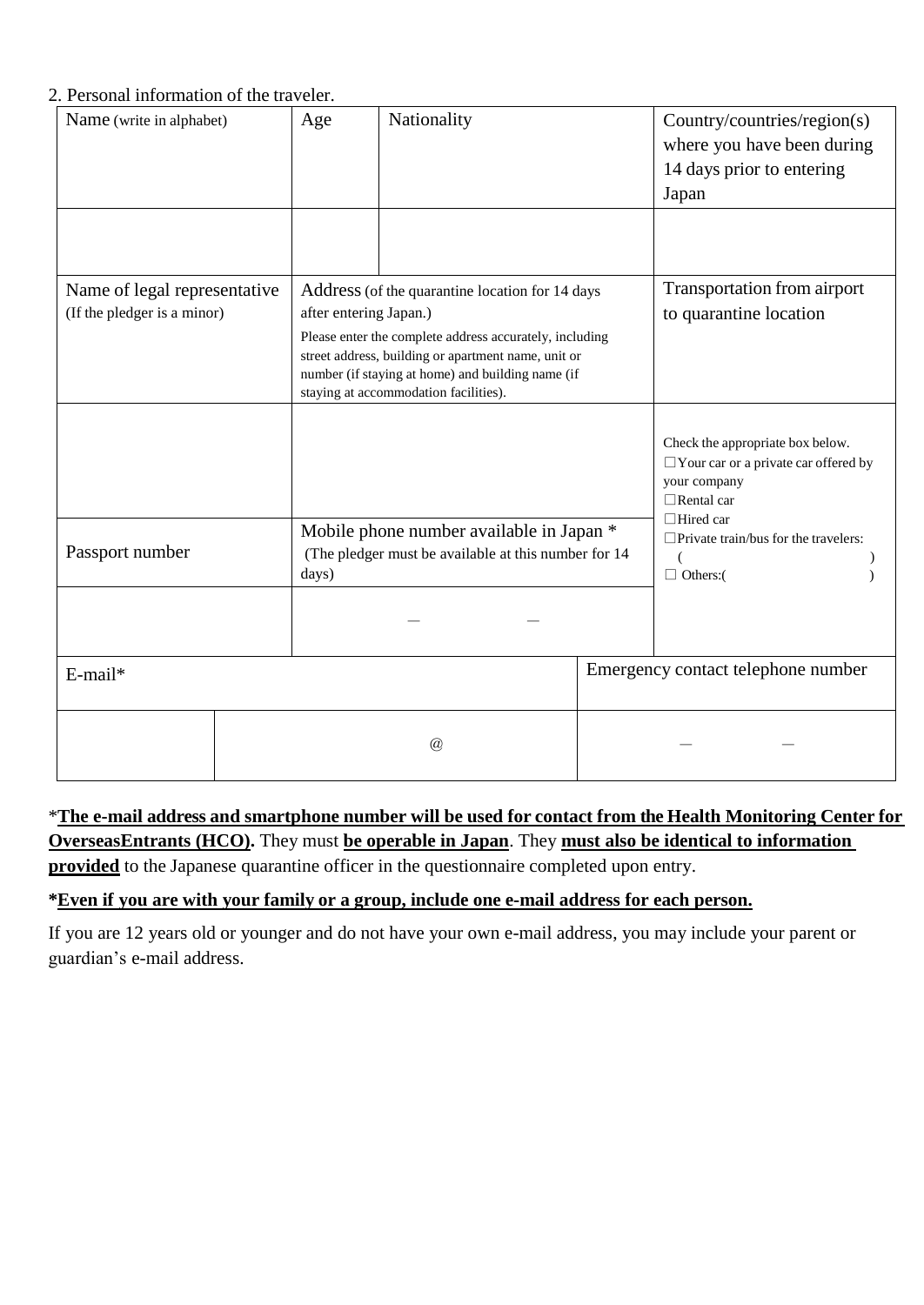# **<Five points of the Pledge>**

## 1. **You must stay at your quarantine location** (home,

accommodations, an accommodation facility designated by the quarantine station) for **14 days** after entering Japan

- **※** If you submit a copy of a valid vaccination certificate at the time of entry into Japan, and report the negative result of voluntarily test after 10days from the date of entry into Japan to the Ministry of Health, Labor and Welfare (MHLW), the "14 days" will be until then.
- (a) You must stay at your quarantine location (home or accommodation facilities).

If you need to relocate due to unavoidable circumstances, you must consult with the local public health office or health authority and the Health Monitoring Center for Overseas Entrants (HCO) prior to changing location.

- (b) You must not have direct contact with anyone you do not live with.
- (c) You must not use public transportation (Trains, buses, cabs/taxies, domestic flights, etc.)

\* Depending on the country/countries and/or region(s) where you have been prior to entering Japan, you may be required to stay at accommodation facilities designated by the quarantine station for a specified number of days. Please refer to available documentation to see the applicable countries/regions and quarantine periods.

### 2.**You must report your health condition via smartphone app and/or e-mail** for **14 days** after entering Japan

3.You must use the designated smartphone apps to send your location information and respond to video calls.

# (for **14 days** after entering Japan)

- (a)You must install the apps designated by the Ministry of Health, Labour and Welfare on your smartphone, register your quarantine location, and use the apps as directed. (The apps can be obtained from the QR code onthe right.)
- (b)You must install the apps designated by the Ministry of Health, Labour and Welfare on your smartphone, and when you receive a notification from the HCO via the app, You must answer. You must also begin retaining your location information through your smartphone's map application function, and retain the information.
- (c) You must retain your location information using your smartphone's map application function.
- (d)At the time of entry into Japan, if your smartphone is notcompatible with these apps, or if you do not have asmartphone, you must rent one.
- $\mathcal X$  In addition to (a) to (d) above, it is strongly recommended to install and use the Contact Confirming App designated by the Ministry of Health, Labour. (The apps can be obtained from the QR code onthe right.)

#### 4.**If you receive instructions from the public health authorities, you are required to follow them.**

5.You must take the following actions to prevent the spread of infection.

#### (a) **Wear masks**

- (b) **Wash hands thoroughly**
- (c) **Avoid closed spaces, crowded spaces, and close-contact settings (the "three Cs")**.